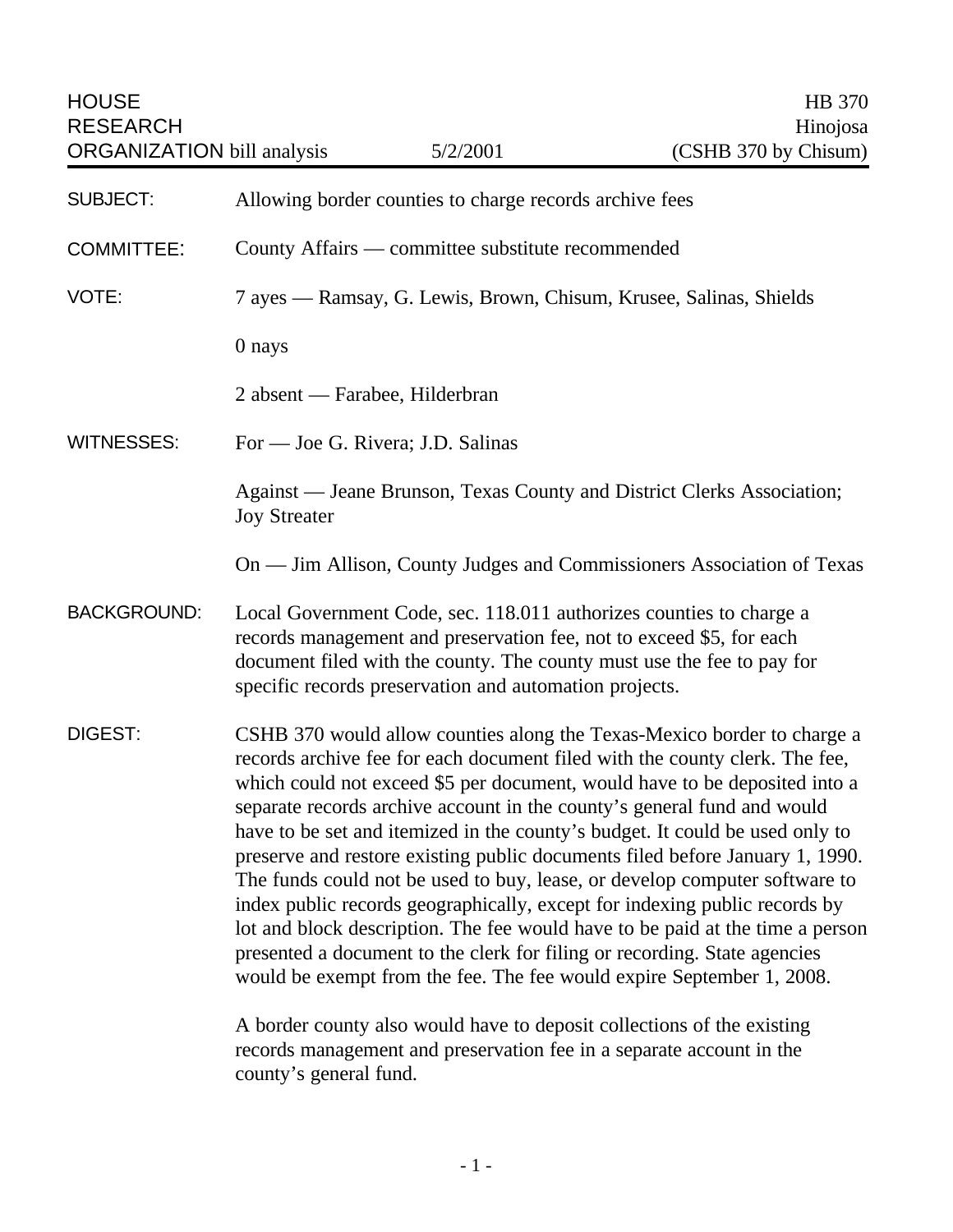## HB 370 House Research Organization page 2

The county clerk of a border county would have to prepare an annual plan detailing how the records archive and records management and preservation fees would be used to preserve and manage county documents. After a public hearing on the plan, it would have to be considered for approval by the county commissioners court.

Any excess funds generated from the collection of the records archive fee after completion of an archive preservation and restoration project could be spent only in accordance with the requirements for the records management and preservation fee. If a county chose to levy a records archive fee, it would have to post a conspicuous notice in the clerk's office that stated the amount and purpose of the fee.

The bill would take effect September 1, 2001.

SUPPORTERS SAY: CSHB 370 would help preserve the history of Texas' border counties. County records are historical documents that date back to before the 1900s and are used by the public for a variety of purposes. However, many of these documents are deteriorating, and if not maintained properly, the information they contain will be lost forever. This is especially true with the border counties, some of which have thousands of records that need to be restored. It is important to allow border counties to levy fees necessary to preserve these very fragile archives.

> Because the current records management and preservation fee can be spent on automation projects, counties often use most of the revenues from this fee for automating their systems, leaving little money for records preservation. CSHB 370 would allow a time-limited allocation of funds from a new fee to help restore and preserve important documents.

> The bill would require county commissioners courts and county clerks to submit plans for the records management fee and the proposed archives fee, and the plans would have to be adopted and approved at a public hearing. This would ensure accountability and proper oversight of the funds. Setting a 2008 expiration date for the fee would ensure that the funds were levied and used wisely. The fee would not set a precedent, because it would be levied for a very narrow purpose and for a limited time.